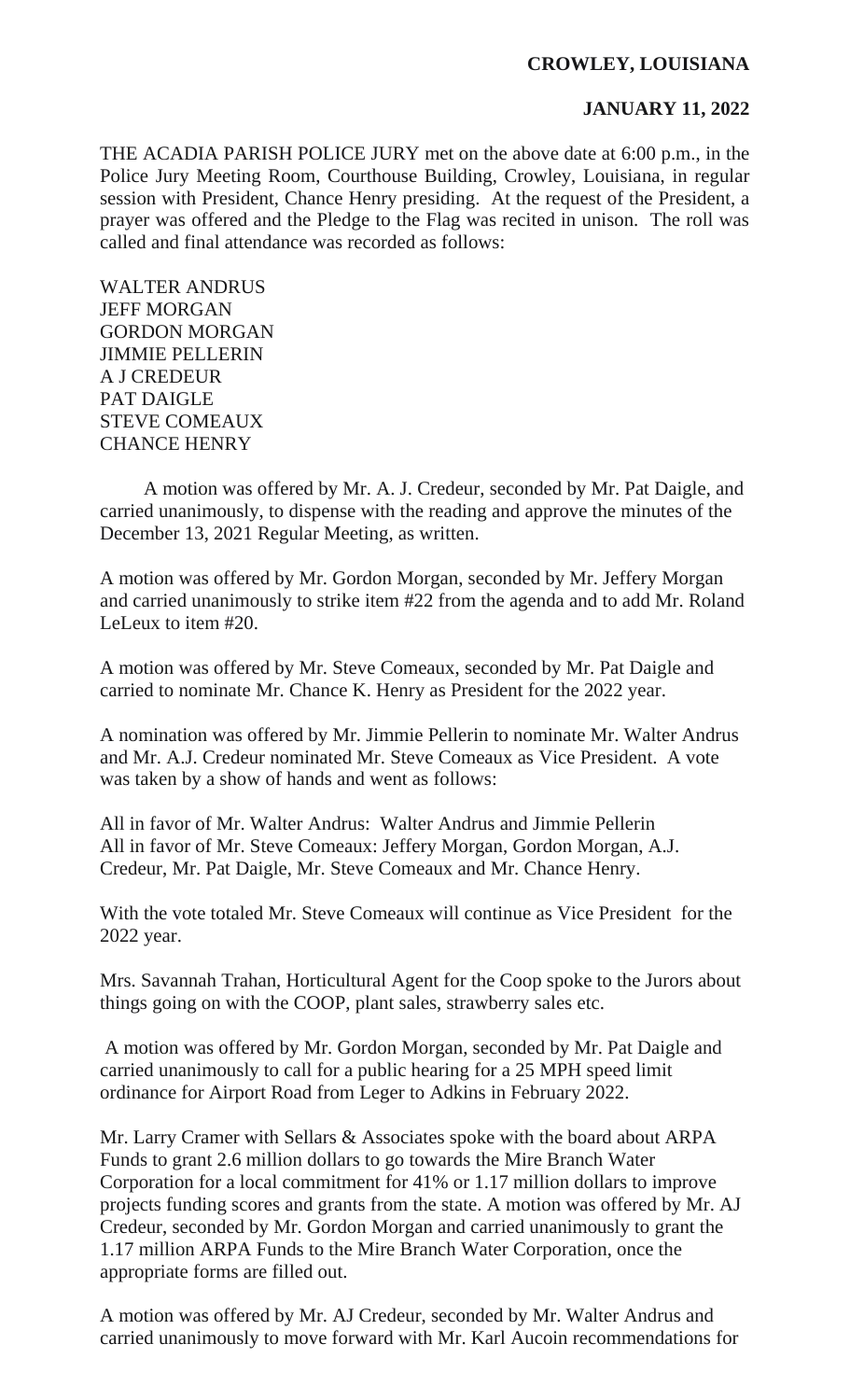a geotechnical study, with DOTD, for credits turned into cash, for Lexington Drive for the Right Sizing Program.

A motion was offered by Mr. Steve Comeaux, seconded by Mr. Jeffery Morgan and carried unanimously to adopt a resolution providing for canvasing the returns and declaring the results of the special election held in the Parish of Acadia, December 11, 2021. A roll call vote was taken and went as follows:

Yeas: Walter Andrus, Jeffery Morgan, Gordon Morgan, Jimmie Pellerin, AJ Credeur, Pat Daigle, Steve Comeaux and Chance Henry. Nays: None

A motion was offered by Mr. Walter Andrus, seconded by Mr. Gordon Morgan and carried unanimously to adopt a resolution for the demolition/acquisition of 1120 North Avenue L, Crowley, LA, under the FEMA-1792-DR-LA for use as permanent green space.

A motion was offered by Mr. Gordon Morgan, seconded by Mr. AJ Credeur and carried unanimously to adopt a resolution between the City of Rayne and Industrial District # 1 to release both parties from the 1977 agreement with regard to the Crowley-Rayne Industrial park for the billing of water and sewer services used by the tenants.

A motion was offered by Mr. Gordon Morgan, seconded by Mr. AJ Credeur and carried unanimously to move forward with the change order for Industrial Park Improvement Project for \$9,155.88.

A motion was offered by Mr. Steve Comeaux, seconded by Mr. Jeffery Morgan and carried unanimously to adopt a resolution to retain Aucoin & Associates, Inc., for administrative and engineering services in connection with an application for funding for an LCDBE FY 2022 Public Facility Project Grant for Street Improvements.

A motion was offered by Mr. Jeffery Morgan, seconded by Mr. Steve Comeaux and carried unanimously to reappoint Mr. Paul Miller Sr. to the Egan Fire District #2.

A motion was offered by Mr. AJ Credeur, seconded by Mr. Pat Daigle and carried unanimously to reappoint Mr. Steve Hooper, Mr. Steve Daigle and Mr. Shannon Richard to the Mire Fire District #7.

A motion was offered by Mr. Gordon Morgan, seconded by Mr. Steve Comeaux and carried unanimously to reappoint Mr. Jody Viator and Mr. to appoint Mr. Roland LeLeux to the Lyons Point Fire District #8.

A motion was offered by Mr. Jimmie Pellerin, seconded by Mr. Steve Comeaux and carried to reappoint Mr. Alton Thibodeaux to the Rayne Fire District #9.

A motion was offered by Mr. Steve Comeaux, seconded by Mr. Pat Daigle and carried unanimously to reappoint Mr. Glenn Hebert to the Crowley-Eunice Fire District #11.

A motion was offered by Mr. Steve Comeaux, seconded by Mr. Pat Daigle and carried unanimously to reappoint Mr. Darrell Fruge and Mr. Eddie Ortego to the Acadia Evangeline Fire District.

A motion was offered by Mr. Gordon Morgan, seconded by Mr. Pat Daigle and carried unanimously to appoint Ms. Megan Duhon as CEO of Acadia Chamber as board member of Acadia Parish Tourist Commission.